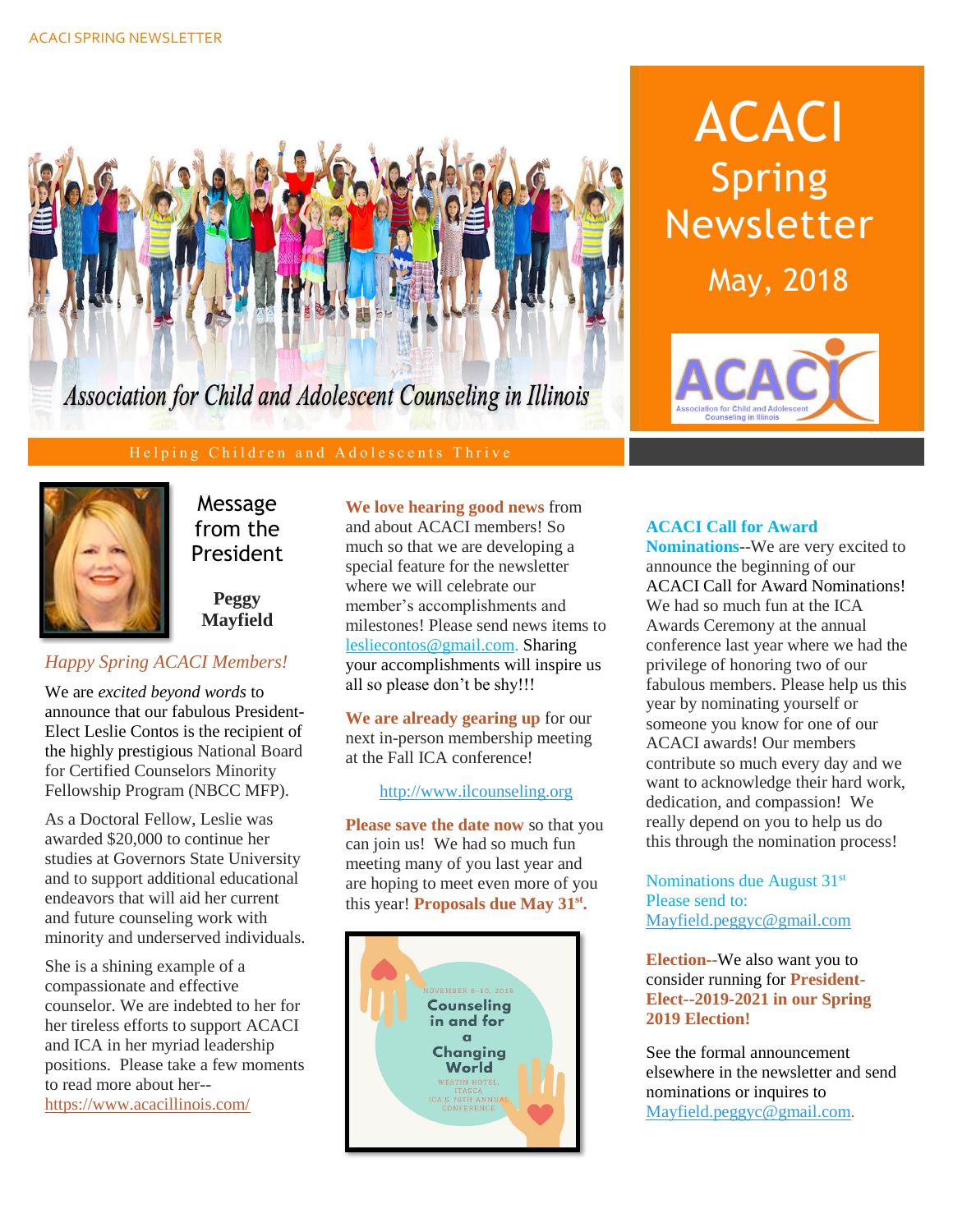**Newsletter**--We are always looking for articles for our ACACI Newsletter. Please consider lending your expertise to our field in this fun way! Contact Leslie at [lesliecontos@gmail.com](mailto:lesliecontos@gmail.com)

**Networking** --We recently held our first Networking Meeting and are looking forward to holding more in the future! Please see the schedule of events elsewhere in the Newsletter and plan to join or host an event soon! *Let's connect*

**Emerging Leaders**--Are you a current graduate student or someone who is new to the counseling profession? We would love to hear from you as we gear up for our upcoming Emerging Leaders recognition! Last year we were able to send our ACACI Emerging Leaders to the Leadership Development Academy that was held at Adler University on December 2nd from 10:00-4:00 pm. Plans are currently underway for this year with details forthcoming. If you would be interested in being recognized as an ACACI Emerging Leader or if you have questions, please contact me at [Mayfield.peggyc@gmail.com.](mailto:Mayfield.peggyc@gmail.com)

Kind regards,

# *Peggy*

Peggy Mayfield ACACI President 2017-2019 *Helping Children and Adolescents Thrive!*



populations and her commitment to continued counseling services with underserved populations.'



### **The first ACACI Networking Breakfast was a success!**

We met at Einstein's Bagels in Schaumburg with coffee and breakfast pastries provided free by ACACI. It was so much fun that future breakfasts have been planned throughout the year, and we hope you will join us. Here is the tentative schedule - we will send out an email blast with firm information to members prior to the event:

### **ACACI Networking Breakfasts**

- **April 2018** Northwest Suburbs: host was Greta Nielsen Schaumburg, Einstein's Bagels
- **July 2018** Far South Suburbs: host Karolina Hogueisson Orland Park, TBD
- **October 2018** City of Chicago host Leslie Contos Chicago, TBD
- **January 2019** Southwest Suburbs: host Catherine Gruener Oak Brook, TBD
- **April 2018** Far North Suburbs host Laura Doyle Wilmette, Panera Bread

Contact Greta Nielsen if you would like information about hosting: [gretan@clinicalcareconsultants.com](mailto:gretan@clinicalcareconsultants.com)

### **Critical First Steps When Treating People on the Autism Spectrum** *Part 1*

**By Roseanne Oppmann, NCC, LCPC, CCJTS, Autism Life Map Coach**

I have been teaching and counseling



people on the Autism Spectrum for the past 40 years. A large percentage of the people I see are either on the Autism Spectrum or related to someone who is. I am compelled to write this article to spread awareness about the critical steps a counselor must consider when serving this population. It is very common for me to hear, "I/we have been going to counseling for years and have been stuck and not moved forward at all." Recently a new male client who is 24 years-old came in with his mother and after the session he told his mother, "Wow, she's going to be tough because I am going to have to work on things." His mother's response through tears was, "Thank Goodness, after all these years of counseling we finally found someone who gets it and can help you." These are not uncommon words for me to hear from people who desperately need help.

Many times, out of routine and habit, people on the spectrum will stay with a counselor for years because they like them, or it is their routine. This can be very positive, or devastating depending on the situation. It is important to understand that the most well respected and experienced counselor, can do harm to a client on the Spectrum if they do not understand Autism. People on the Spectrum learn patterns of behavior that can perpetuate inappropriate behavior without anyone, including the counselor, realizing it.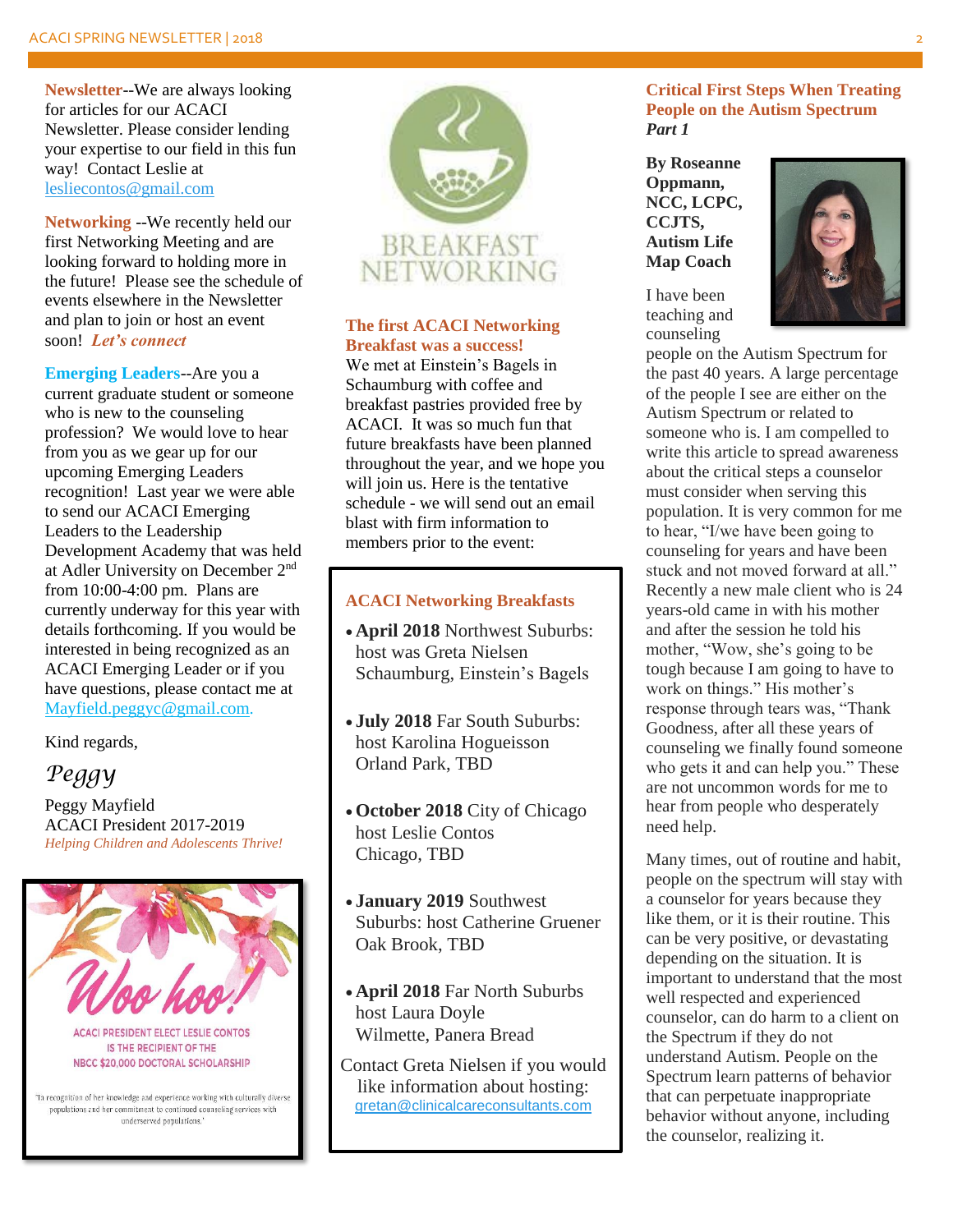**Author Bio:** Roseanne is a Certified Teacher, a Nationally Certified Counselor, a Licensed Clinical Professional Counselor, and a Clinically Certified Juvenile Treatment Specialist. Due to a strong belief in professional involvement she serves on several professional boards and committees at the local, state, and national level. She is the current vice-president of the Schultz Foundation for Advancing Counseling, the past-president of the Association of Child and Adolescent Counseling in Illinois, the Past-President of the Illinois Association for Couple and Family Counseling, and a Past-President of the Illinois School Counselor's Association.

#### **(Critical First Steps - Continued)**

One example that comes to mind involves a 35-year old client who reported that he was upset with me for putting him down. When I questioned why he felt that way he responded, "My other counselor who I went to for many years accepted me for who I am." I asked him to explain further and he told me she never mentioned anything about his hygiene, teeth brushing, or the way he dressed. The issue here was that he reported that he had not had a shower in four days, brushed his teeth in 5 days or washed his clothes in weeks. In his best interest, it was important to have a discussion about this, especially since he had a job. His parents first brought him to counseling because they were concerned that he was stuck and becoming depressed as indicated by his lack of concern about his hygiene. They reported that he had been going to a wonderful counselor for years and she cared about him, but he needed someone to move him

forward. After working with him it turned out that was not depression, but his hygiene, and a lack of motivation to change patterns of behavior. He was not motivated to change, and no one guided him to try. These are common issues that reoccur over and over, not because of incompetent counseling but because of a lack of awareness about Autism.

Another example occurred during an initial appointment with a 14-year-old girl who upon hearing that sessions would be 50-60 minutes abruptly stated, "No, I always leave after 15 minutes, my other counselor always let me." It was necessary to explain that my sessions would be 50 to 60 minutes because the insurance plan that her parents had her on stated that I do that, and it is my policy to follow those guidelines, unless there is a special circumstance. I asked how she felt about that and she accepted the time structure and never brought it up again. Her parent later stated that the other counselor did allow that because she was felt that her daughter could only handle 15 minutes.

However, they were still billed for an hour in addition to a co-pay for each session. The parent also reported that her daughter had extreme issues with trying to control other people. This

counselor did not realize the manipulation behind this client's controlling the session time was an issue. She also did not realize it not only reinforced the control issues but gave permission for the client to repeat this pattern for every session as if it was acceptable behavior. Individuals on the Spectrum need predictability and routine to help lessen their world of confusion and frustration. This is why it is critical for counselors to create therapy sessions that are safe, yet on point with the client's unique needs in mind. The focus of this article is to help counselors understand how to establish a rapport and set the tone for future counseling sessions with children and adolescents and their families to possibly avoid issues later in life.

The first thing to understand is that people on the Spectrum are unique, and it is important to see things from a different perspective when working with them. One cannot assume that these very intelligent individuals truly comprehend their needs or the basis of their behavior at times. The first session is very important and there are flags to look for. I have found some of these things to be common in most of the clients I have seen.

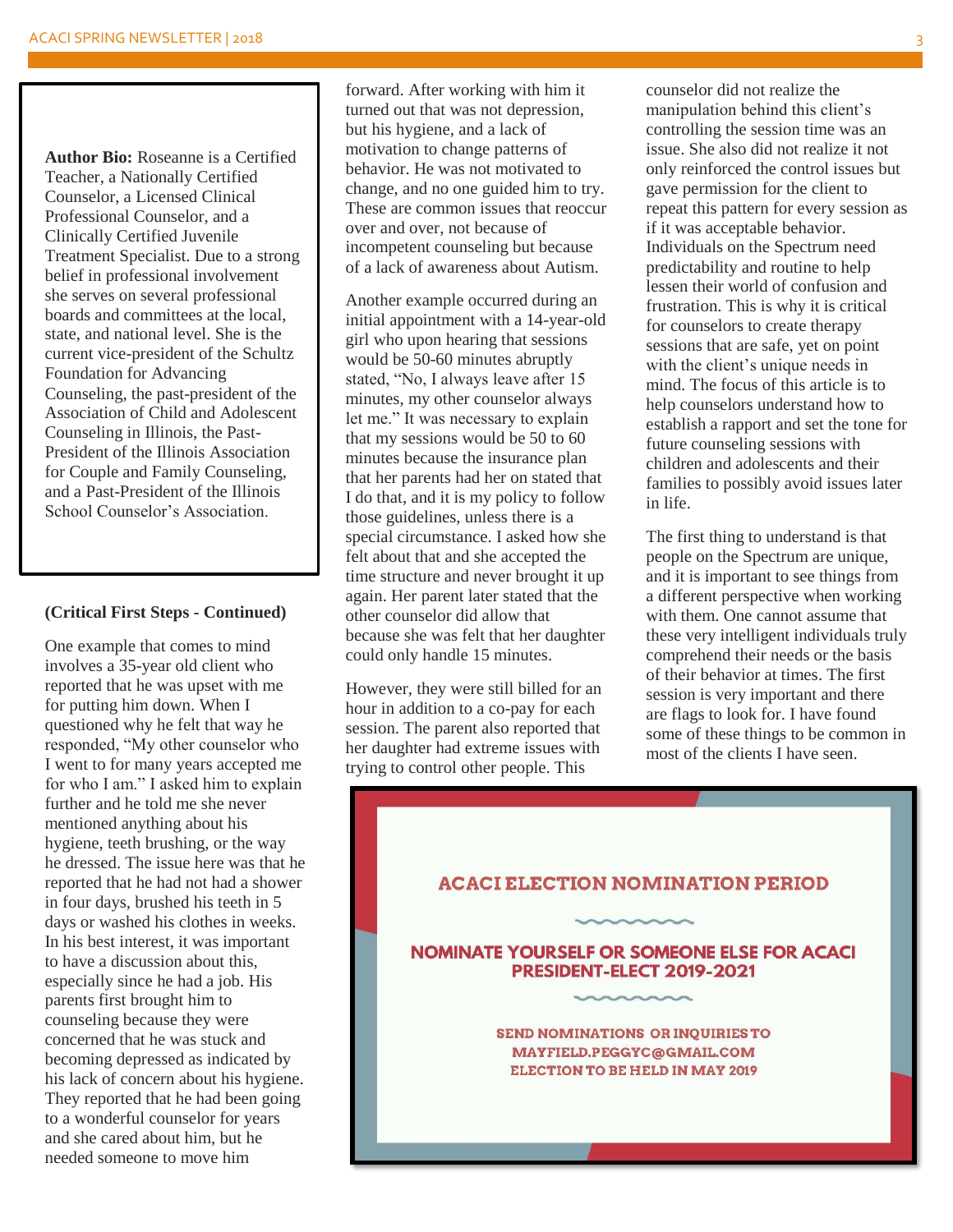**(Critical First Steps - Continued)**

- 1. **Begin Building a Strong Therapeutic Relationship:** Very Critical! These clients must know they can trust you or they will not want to come back. It will take time to fully develop their trust, but it starts from the first session and will be solid once it happens. You will see great accomplishments for this client when they totally trust you.
- 2. **Observe the Client:** Look at how the client is dressed (are they dressed similarly to a person their age would dress, are their clothes clean, do they have any odors, is their hair clean), When speaking to them watch to see how they respond. Look for a puzzled look or a quick glance in another direction. Watch for social skills to see if they are age appropriate.
- 3. **Be Clear and Concise:** Clearly explain the structure for the first and future sessions (time, purpose of the session, activities that will be done, and any other information). Use as few words as possible to avoid them being overwhelmed. Ask for clarification to be sure they understand what you have told them. Do not assume they understand what you are saying. Some of the time they may say they understand, but unless you check you will not know how they are processing information.
- 4. **Deeply Listen:** Ask the client if they know the purpose of the visit and how they feel about it. At times a client may say something just to get a reaction, especially when they are anxious. When gathering information if the client reports that they like how things are in their life ask them to describe what they like and if they have future goals. Likewise,

if they say they dislike their lives ask for reasons how.

- 5. **Informal Assessment:** Assess the client's behavioral, emotional, and obsessive patterns: It is important to ask questions to elicit answers about how they react when (angry, frustrated, sad, anxious).
- 6. **Set Goals:** Have the client set three behavioral short-term goals for the next session. It is important for them to set the goals; however, they may need help coming up with them. Have them write them on a note card before they leave. Homework: Suggest that they write a few questions, comments, or thoughts to discuss at the next session.

*Coming next, part 2: Helping clients look at their goals in terms of their behaviors, emotions, and obsessions.*

# **Remembering our Clients and Students of All Ages through an Inclusive Lens**

**By: Lucy Parker, MA, LPC, NCC and Adam Gregory, MA, MSEd, LPC, NCC**

**The term** *multiculturalism* is phenomenological, according to various counselor educators and other like professionals (Hoyos, 2012; Liu, 2001; San Martín, 2017).

**Multicultural intersections** of students, both young and old, may include race, gender, physicality body typology, mental or physical disability, socioeconomic status, or social status (Mahalingam, 2007). Multiculturalism is important as all our clients and students potentially face barriers in and outside of school. When looking at an intersection of

culture, such as, social status, students in poverty are especially vulnerable to various barriers (Reiman, & Leighton, 2015).

**In reaction to various barriers**, many gracious helpers and donors have included financial support for diverse students, especially those identifying as low income (Sensoy & DiAngelo, 2017; US Census Bureau, 2013/2017). Though financial assistance is beyond helpful an important supplement for us, as contemporary and efficacious helpers, to also remember is that financial assistance is only a partial solution to facilitating diverse clients/students (Connors-Kellgren, 2017; Liu, 2013; Lutz, 2017).

**Other solutions** that are needed to help clients and students of lowerincome and in varying multicultural intersections include elements of *additive empathy, intrinsic curiosity, and congruence* (Huber, 2010). Additionally, in recent times, many helpers working with students of varying intersections have also incorporated various clinical approaches including 1) *Multicultural Frameworks* 2) *Relational Cultural Frameworks* 3) *Feminist/Systems Frameworks* (Brooks, Knudtson, & Smith, 2017; Gerlach, Browne, & Suto, 2018; Mahalingam, 2007).

**Building on the work of current** 

inclusive helpers, we need to think about how we can help our own clients and students of varying intersections *in addition* to added financial funding for them (Lutz, 2017). These writers encourage all of us, as all helpers, to review culturally inclusive and contemporary theories and incorporate creative ways of expression as well. Fifth-wave and non-traditional activities may help students from underrepresented intersections or identity statuses to open up and embrace their own unique selves (Grimaldi, 2017; Shen,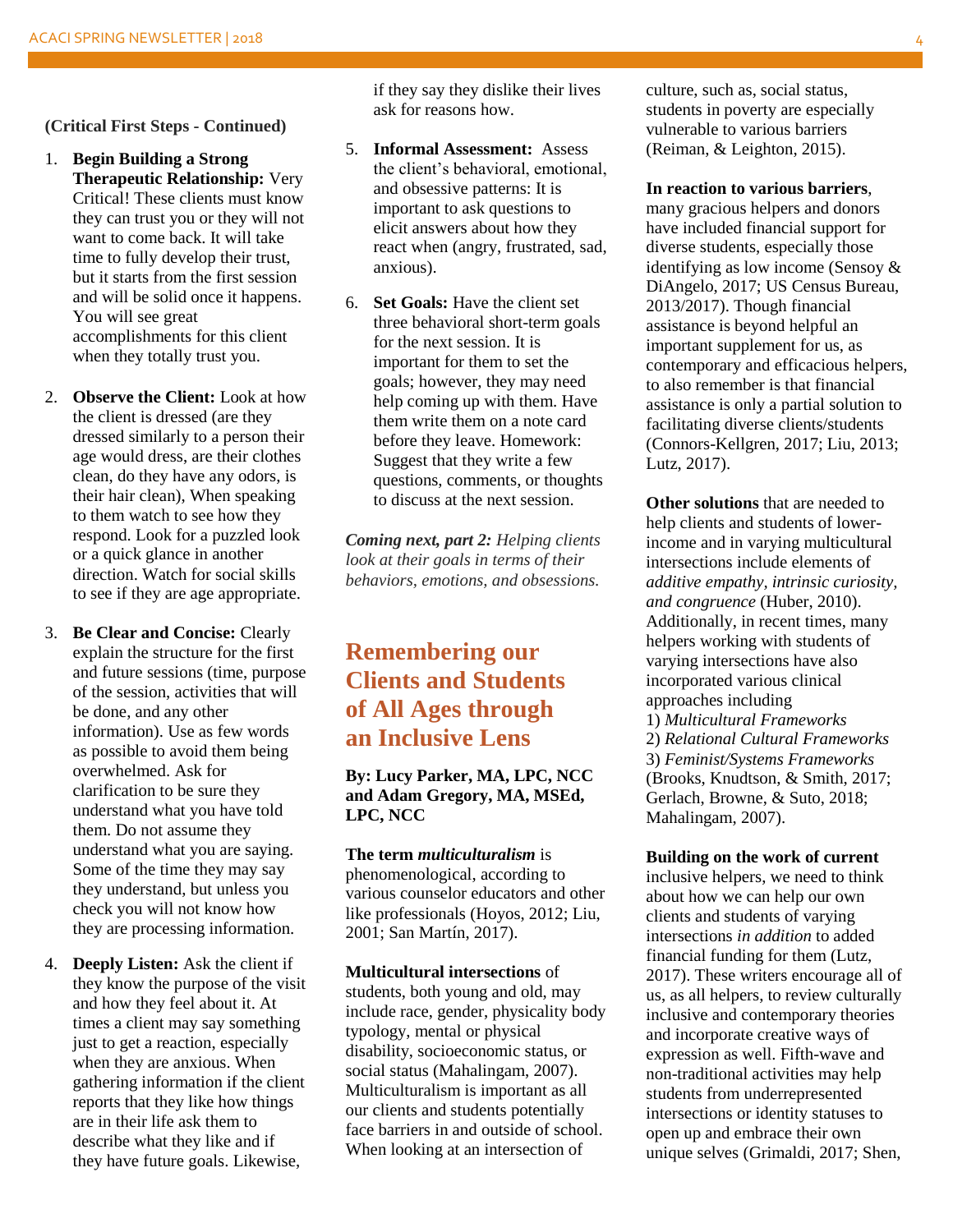2017; Sturm, 2012; Young, Muruthi, Chou, & Chevalier, 2017). **(Remembering our Clients – Cont.)**

### **Current contemporary therapies**

could include use of: *Art Therapies*, *Play Therapies*, and *REEL Therapies* (Grimaldi, 2017; Shen, 2017; Sturm, 2012; Young, Muruthi, Chou, & Chevalier, 2017). These therapies can be used with students and clients of younger ages as well as, college aged and older clients and students (Wood, 2012).

When thinking of our clients and students, a famous quote is that "people will forget what you said, people will forget what you did, but people will never forget how you made them feel" (Buehner, 1971).

Our students will remember not only what was taught and financially given to them, but also and arguably more so, how others helped them to *feel.*  Remembering our duty to care compassionately and to continuously gain competence for students of *all* ages and intersections is a question to continue to process for our professional lifetime!

### References

Beuhner, (1971). *Quote investigator: finding the origin of popular quotes.*  Retrieved: April 2018 from: [https://quoteinvestigator.com/2014/04/06](https://quoteinvestigator.com/2014/04/06/they-feel/) [/they-feel/.](https://quoteinvestigator.com/2014/04/06/they-feel/)

Brooks, S. N., Knudtson, M., & Smith, I. (2017). Some kids are left behind: The failure of a perspective, using critical race theory to expand the coverage in the sociology of youth sports. *Sociology Compass*, *11*(2).

Gerlach, A. J., Browne, A. J., & Suto, M. J. (2018). Relational approaches to fostering health equity for Indigenous children through early childhood intervention. *Health Sociology Review*, *27*(1), 104-119.

Huber, L. P. (2010). Using Latina/o critical race theory (LatCrit) and racist nativism to explore intersectionality in

the educational experiences of undocumented Chicana college students. *The Journal of Educational Foundations*, *24*(1/2), 77.

Liu, W. M. (2001). *Expanding our understanding of multiculturalism: Developing a social class worldview model*. In D. B. Pope-Davis & H. L. K. Coleman (Eds.), *The intersection of race, class, and gender in counseling psychology* (pp. 127– 170). Thousand Oaks, CA: Sage.

Lutz, B. A. (2017). *Millennial pedagogy: towards understanding millennial myths and identity* (Doctoral dissertation, Iowa State University).

Mahalingam, R. (2007). *Culture, power and psychology of marginality*. In A. Fuligni (Ed.), *Contesting stereotypes and creating identities: Social categories, social identities, and educational participation* (pp. 42–65). New York: Sage.

Reiman, J., & Leighton, P. (2015). *The rich get richer and the poor get prison: Ideology, class, and criminal justice*. Routledge. San Martín, J. (2017). Phenomenology

and the Other: Phenomenology Facing the Twenty-First Century. In *Perception, Affectivity, and Volition in Husserl's Phenomenology* (pp. 179-195). Springer, Cham.

Shen, Y. (2017). Play therapy with adolescents in schools: Counselors' firsthand experiences. *International Journal of Play Therapy, 26*(2), 84. Sturm, D. C. (2012). *Social class and the helping professions: A clinician's guide to navigating the landscape of class in America*. Routledge. U.S. Census Bureau (2017/2013). *National Center for Educational Statistics*.

Wood, M. (2012). The state of mental health on college campuses. The Journal of the Virginia Community Colleges, 17, 5-15.

Young, S. S., Muruthi, B. A., Chou, J. L., & Chevalier, M. (2017). Feminist Borderland Theory and Karen Refugees:Finding Place in the Family. *Journal of Feminist Family Therapy*, 1-15.

#### **Author Bios:**



**Lucy Parker** is a 4th -year doctoral student in Counselor Education and Supervision at Northern Illinois

University. She earned her M.A. from the University of Illinois at Springfield in May 2014. Lucy has run psychoeducational groups for clients with diagnoses of schizophrenia and/or schizoaffective disorders, worked with diverse populations including clients with suicidal and homicidal ideation, worked with those with reoccurring legal issues, mandated clients, clients with substance abuse issues, and those seeking counseling for depression, anxiety, and/or adjustment issues. She currently works at Counseling and Consultation Services at Northern Illinois University with college students facing a diverse array of interpersonal and intrapersonal issues. Lucy will graduate in 2018 with her dissertation focused on the influence of college students' perceived classism in relation to their career agency.



**Adam Gregory** is completing his second year of the Counselor Education and Supervision PhD

program at Northern Illinois University. Adam attended Kent State University and earned an M.A. in Communication Studies, working in higher education as an adjunct instructor at two universities and in several rounds of political campaigns before earning an M.S. Ed. in College Counseling and Student Affairs from Youngstown State University. Adam's current research interests include college counseling, social justice, student development, and the importance of sexual history taking in the counseling profession.